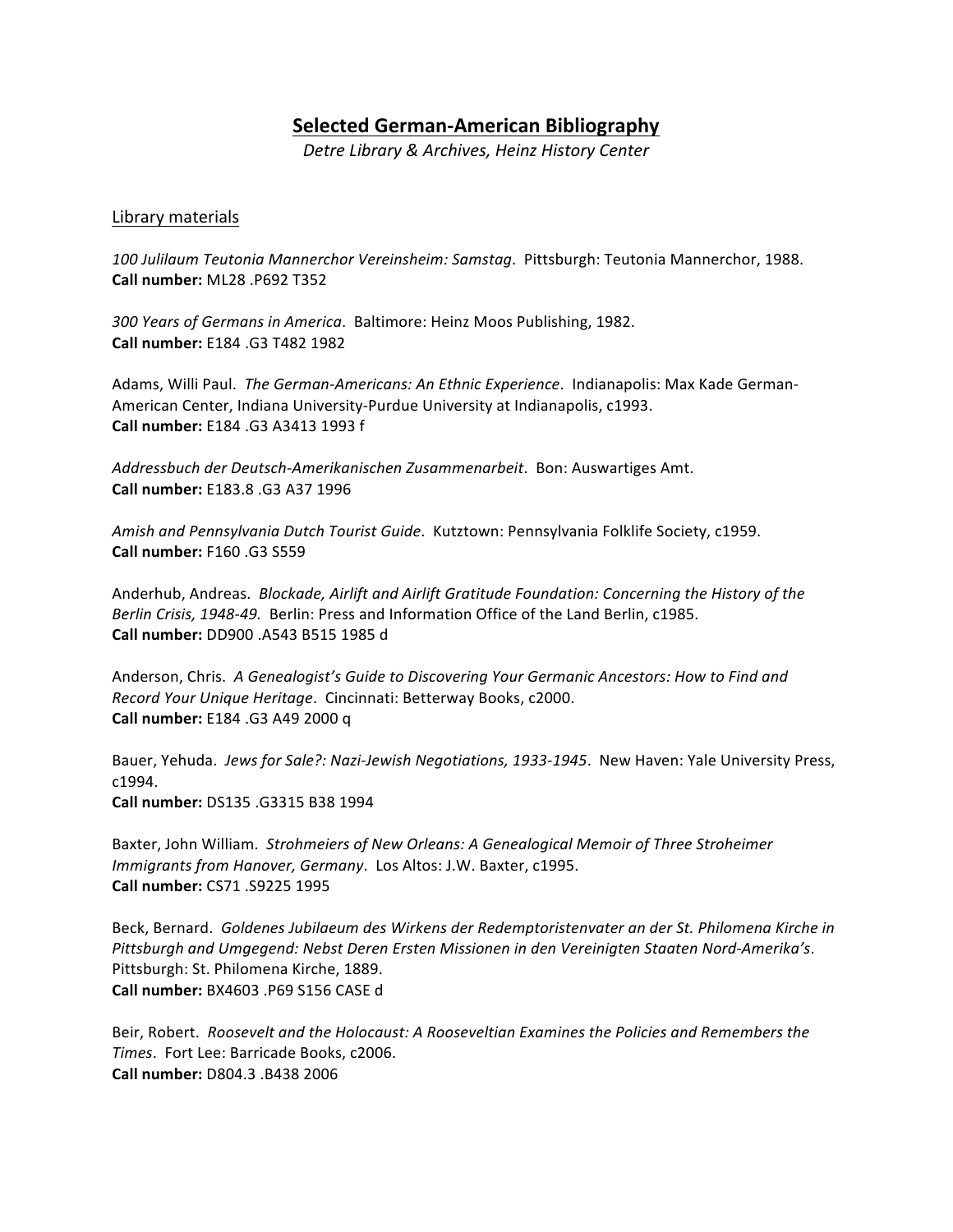Bell, Raymond Martin. The Dutch Fork Settlement of Donegal Township, Washington County, Pennsylvania, with Notes on these Families, Deeds (Dietz), Fullenwider (Follenweider), Hupp, Lefler *(Loffler), Miller (Muller).* Washington: Martin Bell, 1978. **Call number:** F157 .W39n D67 1978 q

Bird, Michael S. Ontariou Fraktur: A Pennsylvania-German Folk Tradition in Early Canada. Toronto: M.F. Feheley, c1977. **Call number:** ND3042 .06 B57 long

Brand, Millen. *Local Lives*. New York: C.N. Potter: distributed by Crown Publishers, [1975]. **Call number:** PS3503 .R3 L811 

Brandt, Edward R. Contents and Addresses of Hungarian Archives: with Supplementary Material for *Research on German Ancestors from Hungary.* Minneapolis: E.R. Brandt, 1993. **Call number:** CD1170 .B73 1993 q 

Brenner, Scott Francis. Pennsylvania Dutch, the Plain and the Fancy. Harrisburg: Stackpole Co. [1957]. **Call number:** F160 .G3 B838 

Burchinl, Beryl Modest. The Ganss-Gans Genealogy, 1518-1990: Ancestors in Germany and Descendants in Pennsylvania of George Baltzer Gans, 1684-1760, Germany-Pennsylvania, the Immigrant Ancestor. Pittsburgh: Suburban Print. & Pub. Co. and Penn State Book Binding Co., 1990. **Call number:** CS71 .G199 B947 1990 

Canning, John. *Heimat in Allegheny: Troy Hill: A Homeland in Allegheny*. Pittsburgh: John Canning, 1999. 

**Call number:** F159.68 .T7 1999 

Chambers, Theodore Frelinghuysen. The Early Germans of New Jersey: Their History, Churches, and Genealogies. Dover: Dover Printing Company, 1895. **Call number:** F145 .G3 C 445 q

*Charter and by-laws of the Historical Society of Pennsylvania: with a List of the Officers Councilors Since the Organization of the Society.* Philadelphia: The Society, 1903. **Call number:** F146 .P41 1903 

Copper, Dwight Edward. *Emanual (Emmanuel) Evangelical Church: Slouth Jefferson and South Streets, New Castle, Pennsylvania.* Chicora: Mechling Bookbindery, c2007. **Call number:** F157 .L39 N4 2007 q

Cummings, Rich. The Baumillers in America: a Family Genealogy, History, and Multigenerational *Behavioral Examination.* United States: R. Cummings, c2007. **Call number:** CS71 .B37377 2007 

David, Thomas M. Finding Your Hometown and/or Relatives in Germany: the Cheap and Easy Way. Meadville: the Author, 1992. **Call number:** E184 .G3 D3 1992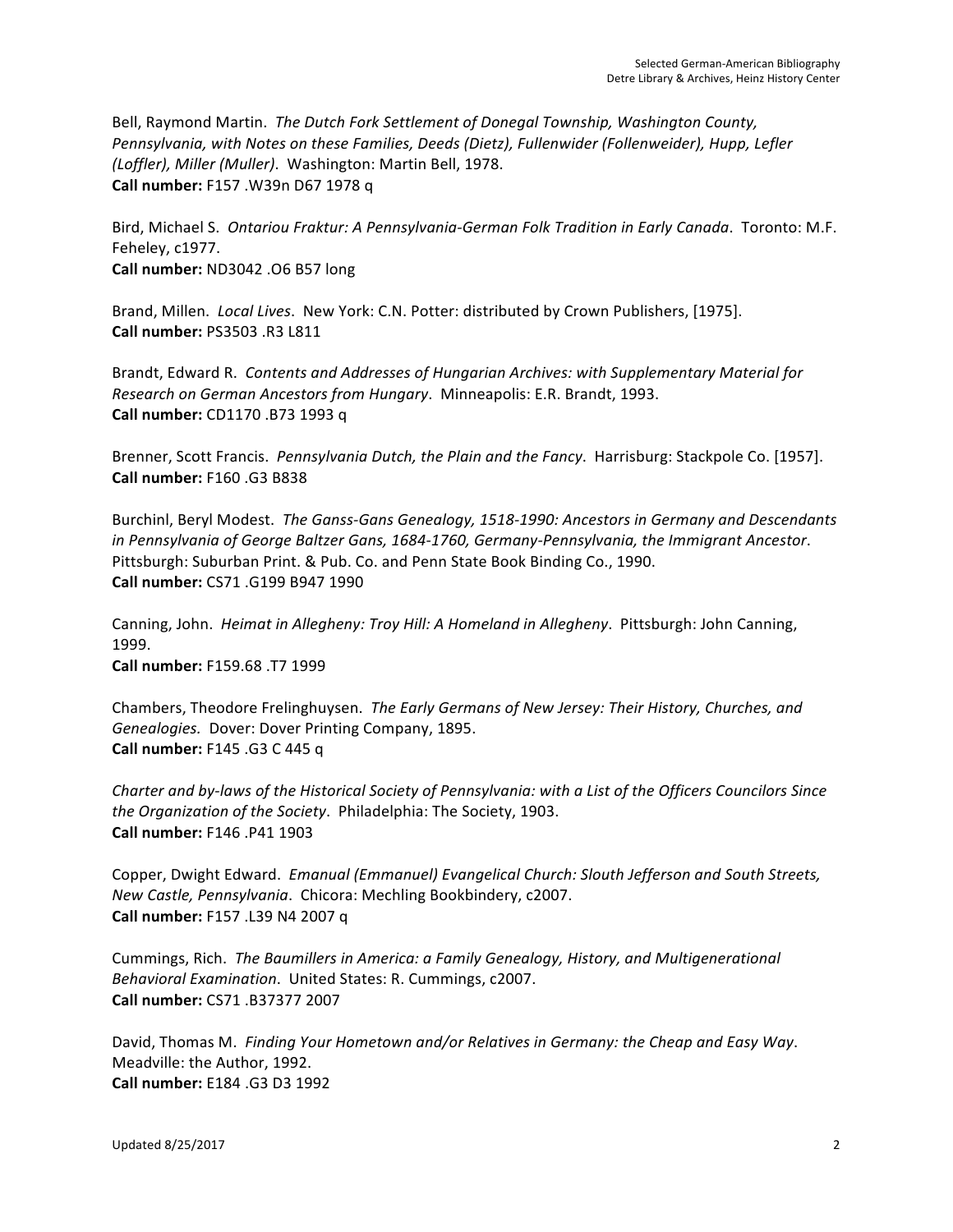De Zayas, Alfred M. Nemesis at Potsdam: the Expulsion of the Germans from the East. Rockport: Picton Press, c1998. **Call number:** D820 .P72 G42 1998 

DiNardo, Diane C. Bertha Floehrsheim Rauh: A Jewish Volunteer Social Reformer Forges A Path to Public *Office in Pittsburgh, Pennsylvania*. **Call number:** F159.26 .R2 D4 1994 q

Eckbreth, Barbara Hocking. The Eckbreth Geneology: A Pennsylvania German Pioneer's Family History 1830-1997. Hartford: the Author, 1997. **Call number:** CS71 .E18 E18 1997 q

Edlund, Thomas Kent. The German Minority Census of 1939: An Introduction and Register. Teaneck: Avotaynu, c1996. **Call number:** Z7553 .C3 E34 1996 

Ellmann-Kruger, Angelika G. *Library Resources for German-Jewish Genealogy*. Teaneck: Avotaynu, 1998. **Call number:** Z6373 .G3 E55 1998 q

Fame, fortune and sweet liberty: European emigration from Bremen/Bremenhaven to the U.S.A. Bremen: Telenews Bremen, 1992. **Call number:** VIDEO 0127. 

Faust, Albert Bernhardt. The German Element in the United States with Special Reference to its Political, *Moral, Social, and Educational Influence.* Boston: Houghton Mifflin Co., 1909. **Call number:** E184 .G37 F26 

Faust, Albert Bernhardt. The German Element in the United States with Special Reference to its Political, *Moral, Social, and Educational Influence.* New York: The Steuben Society of America, 1927. **Call number:** E184 .G37 F26 1927 

Fliess, Peter J. Freedom of the Press in the German Republic, 1918-1933. Baton Rouge: Lousiana State University Press, 1955. **Call number:** Z657 .F62 

Frey, J. William. The Conestoga Wagon: A Pennsylvania Dutch Product. Lancaster: s.n., 1947. **Call number:** HE213 .P41 F893

Furer, Howard B. The Germans in America, 1607-1970; A Chronology & Fact Book. Dobbs Ferry: Oceana Publications, 1973. **Call number:** E184 .G3 F983 

The German-American Connection: A Historical Sketch with Tips for Sightseeing Adventures and for *Tracing Family Roots in the Federal Republic of Germany.* Baltimore: Heinz Moos Publishing Co., 1983. **Call number:** DD259 .L949

The German Classroom in the Cathedral of Learning. Pittsburgh: University of Pittsburgh Press, 1941. **Call number:** LD6012 .N277 G373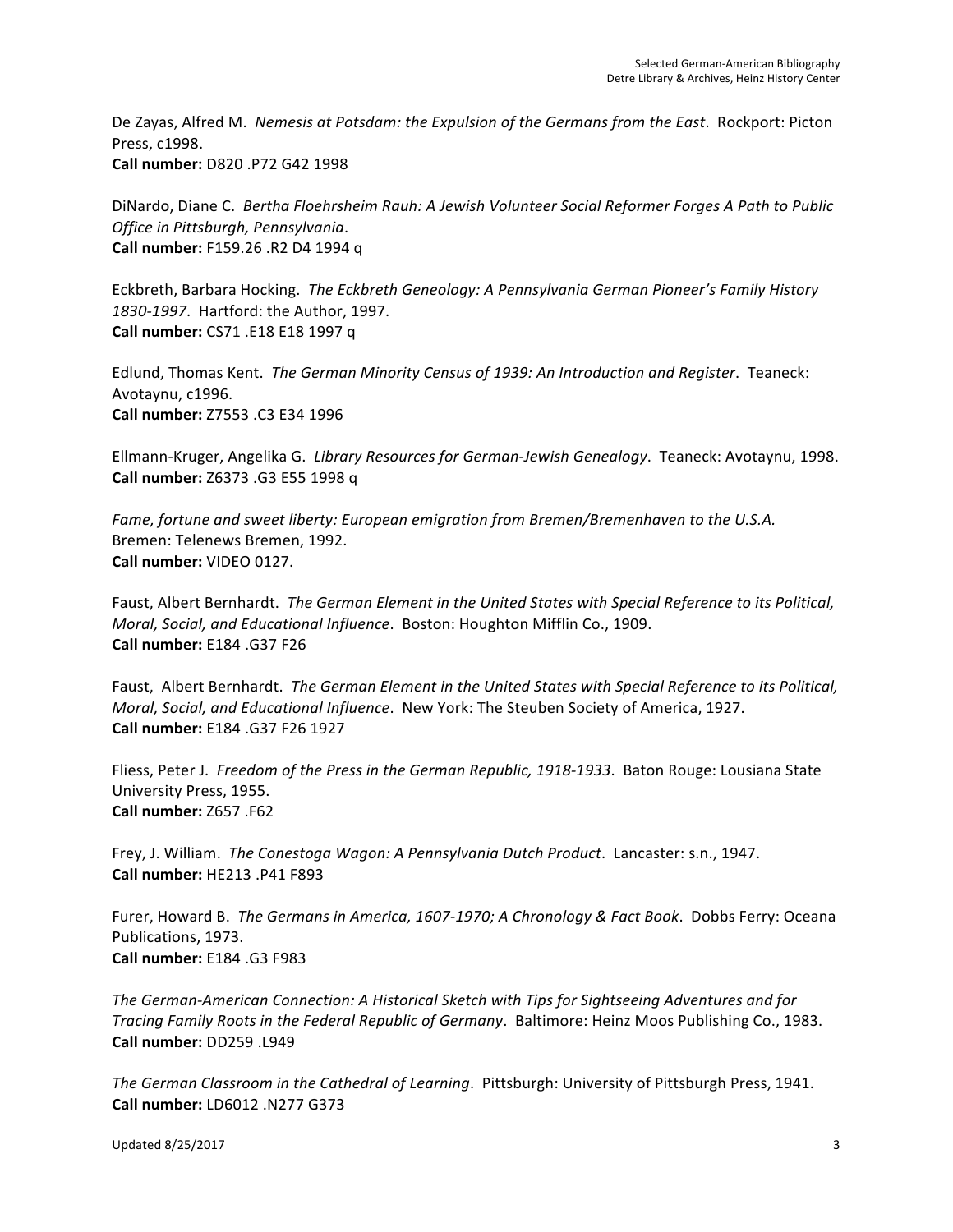The German Contribution to the Building of the Americas: Studies in Honor of Karl J.R. Arndt. Worcester: Clark University Press; Hanover, N.H.: distributed by the University Press of New England, 1977. **Call number:** E184 .G3 G373 

German genealogical digest. Pleasant Grove: Jensen Publications, c 1985-. Holdings: 1992-1993 **Call number:** SERIAL

German-Jewish History in Modern Times. New York: Columbia University Press, c1996-c1998. **Call number:** DS135 .G32 D4813 1996 

Germanic Genealogy: A Guide to Worldwide Sources and Migration Patterns. St. Paul: Germanic Genealogy Society, c1995. **Call number:** CS614 .G47 1995 q 

*Germans to America: 300 Years of Immigration, 1683 to 1983. Stuttgart: Published by Institute for* Foreign Cultural Relations in cooperation with Inter Nationes Bonn-Bad Godesberg, 1982. **Call number:** E184 .G3 G37 1982

Germans to America: Lists of Passengers Arriving at U.S. ports. Wilmington: Scholarly Resources, c1988-. **Call number:** E184 .G3 G553 

Gibbons, Phebe Earle. *"Pennsylvania Dutch"* and Other Essays. Philadelphia: J.B. Lippincott & Co., 1882. **Call number:** F160 .G3 G441 1882 

Glanz, Rudolf. *Jews in Relation to the Cultural Milieu of the Germans in America up to the Eighteen Eighties.* New York: R. Glanz, 1947 (New York: Marstin Press). **Call number:** E184 .J5 G5

Gleason, Philip. The Conservative Reformers, German-American Catholics and the Social Order. Notre Dame: University of Notre Dame Press [1968]. **Call number:** HN39 .U58 G55 

Greenberg, Helen Hill. Church Records of Berlin, Somerset County, Pennsylvania: Church Book of Congregations of Both Evangelical Lutheran and Evangelical Reformed (Brothers Valley Township). Apollo: Closson Press, c1989. **Call number:** F157 .S69 B615 S275 q

Hall, Charles M. The Atlantic Bridge to Germany. Logan: Everton Publishers, c1974-. **Call number:** CS614 .H34 v.2 f

Hacker, Werner. Eighteenth Century Register of Emigrants from Southwest Germany (to America and other Countries). Apollo: Closson Press, [1994]. **Call number:** CS614 .H33 1994 

The Hamburg Passenger Lists. Salt Lake City: Church of Jesus Christ of Latter-Day Saints. Genealogical Dept., 1976.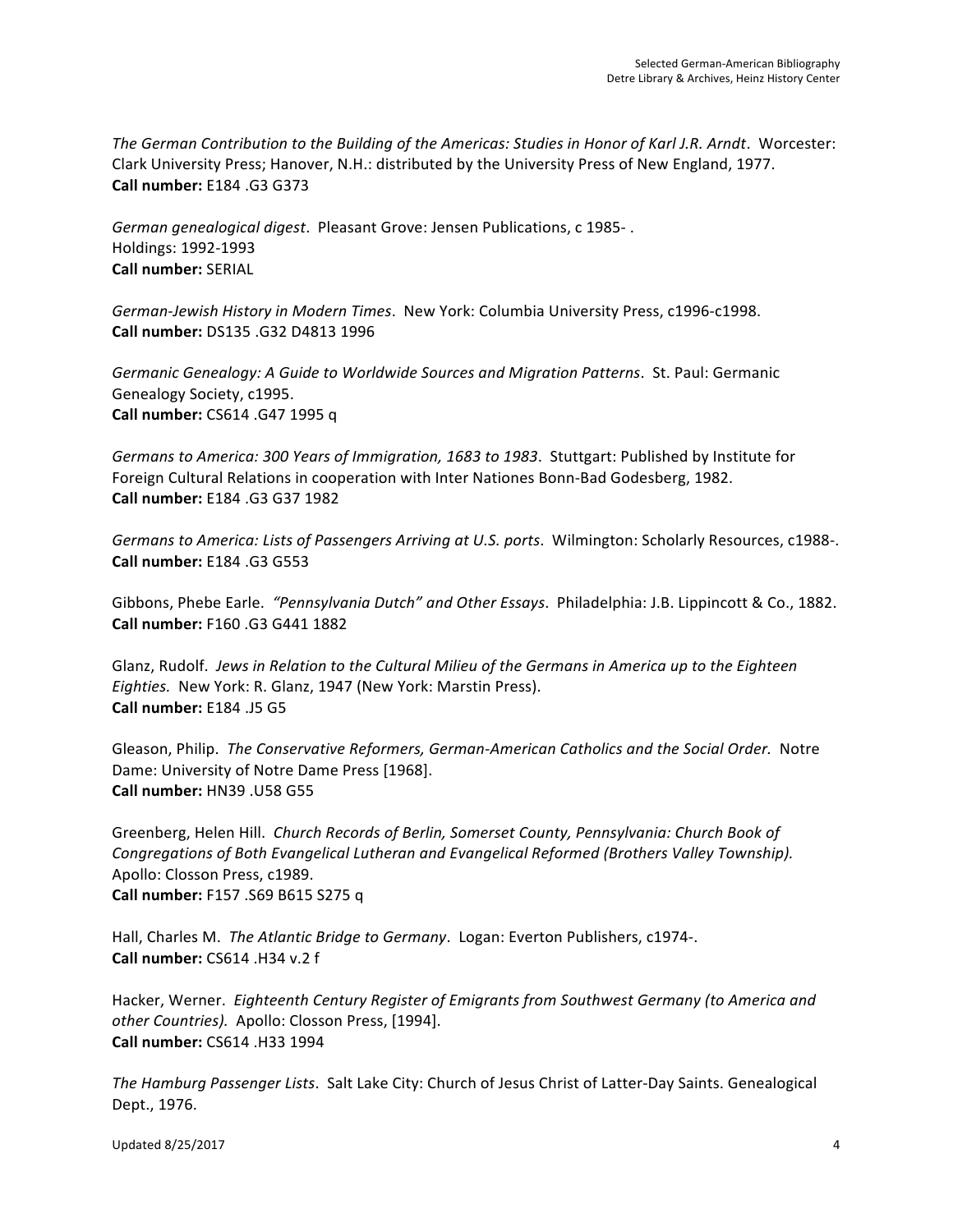**Call number:** DD175 .H3 1976

Handbuch des Pittsburger Beobachter: das Deutsche Familienblatt von Pennsylvania, Herausgegeben in Verbindung mit der Spezial-Ausgabe des Blattes. Pittsburgh: Pittsburgh Beobachter, 1905. **Call number:** Z6941 .P692 H236 q

Heinz: the ketchup kings. New York: A&E Home Video: Distributed in the U.S. by New Video Group, c1999. **Call number:** VIDEO 0195

Heritage Sampler: An Introduction to the Domestic Arts and Crafts of Central Pennsylvania (1700-1900). University Park: The Museum, 1979. **Call number:** NK835 .P4 H546 q

Hessische Truppen im Amerikanischen Unabhangigkeitskrieg (Hetrina): Index Nach Familiennamen. Marburg: Archivschule Marburg, 1976-. **Call number:** CS658 .V546 f

Hope, Anne. Guide to German Historical Sources in North American Libraries and Archives. Washington: German Historical Institute, 1991. **Call number:** E184 .G3 G946 1991 

*In Search of Peace and Prosperity: New German Settlements in Eighteenth-Century Europe and America*. University Park: Pennsylvania State University Press, c2000. **Call number:** E184 .G3 I49 1999 

Johannes Schwalm, the Hessian. Lyndhurst: Johannes Schwalm Historical Association, 1976. **Call number:** CS71 .S398 q

Johnson, Arta F. *Bibliography & Source Materials for German-American Research.* Columbus: A.F. Johnson, c1982-. **Call number:** CS615 .J66 B582

Jones, John Price. The German Secret Service in America. Boston: Small, Maynard & Co., 1918. **Call number:** D619.3 .J64 1918a

Krause, Karl Ludwig. What is the German Nation Dying For? New York: Boni and Liveright, 1918. **Call number:** D515 .K73 d

Kuhns, Oscar. The German and Swiss Settlements of Colonial Pennsylvania: A Study of the So-Called Pennsylvania Dutch. New York: Abigdon Press, c1914. **Call number:** F160 .G3 K96 1914

Learned, Marion Dexter. Guide to the Manuscript Materials Relating to American History in the German State Archives. Washington: Carnegie Institution of Washington, 1912. **Call number:** CD1228 .U5 L43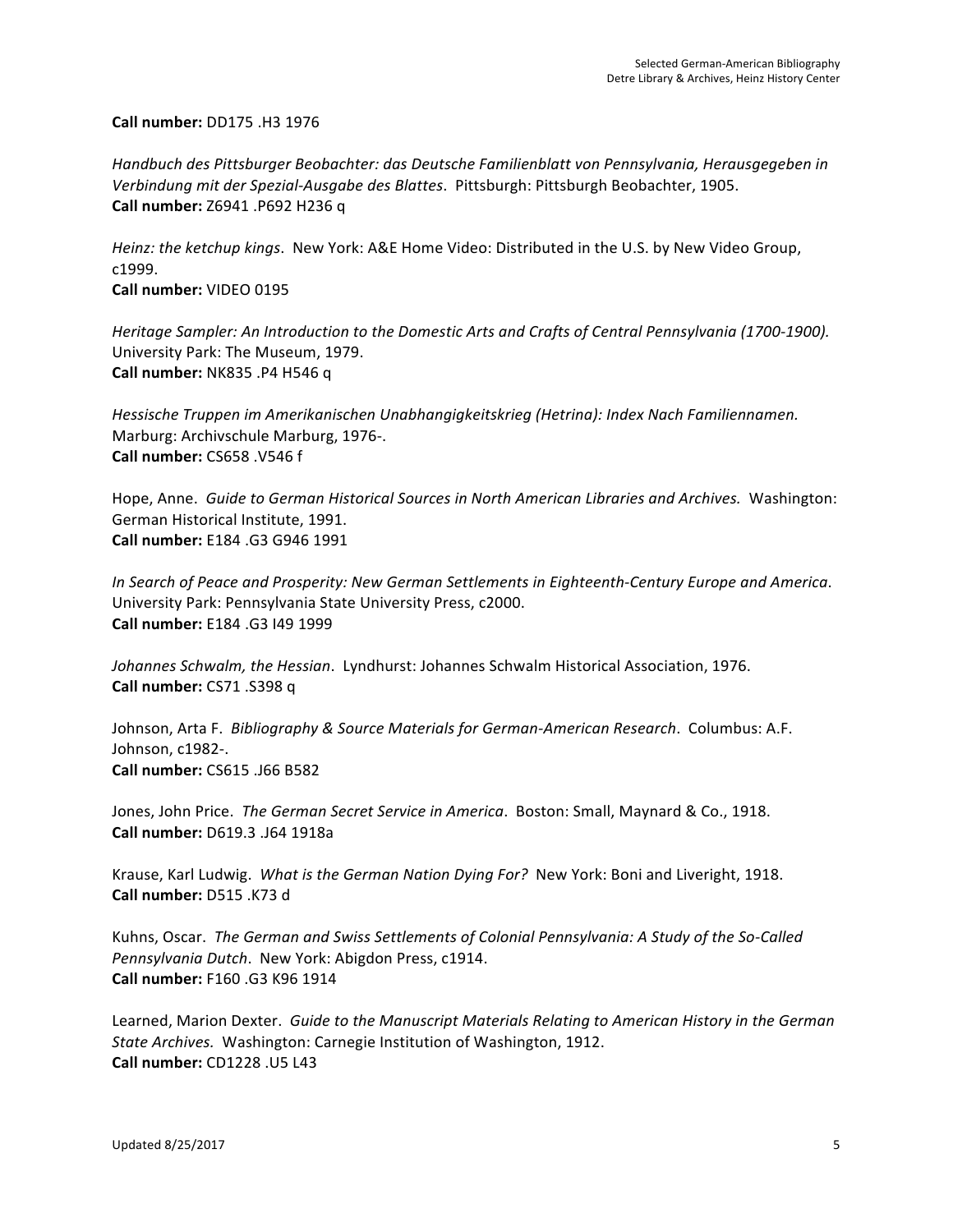Lechler, Doris Anderson. French and German Dolls, Dishes and Accessories. Marietta: Antique Publications, c1991. **Call number:** NK4894 .F7 L4 1991 f 

Lissfelt, J. Fred. The Dutchman Died, and Other Tales of Pittsburgh's Southside. Pittsburgh: University of Pittsburgh Press, c1992. **Call number:** F159.68 .L772 1992 

Lissfelt, J. Fred. "Kaffeeklatsch". Pittsburgh: Boxwood Press, c1955. **Call number:** F159.68 .L722 1955 f 

McFarland, K.T.H. *Inscriptions from two German Protestant Cemeteries, Allegheny (now Pittsburgh), Pa.: St. John's Lutheran Cemetery (Spring Hill), Voegtly Cemetery (Troy Hill).* Apollo: Closson Press, c1986. **Call number:** F159.61 .M143 I59 

Menk, Lars. A Dictionary of German-Jewish Surnames. Bergenfield: Avotaynu, 2005. **Call number:** CS3010 .Z9 G476 2005 f 

Miller, Gladys J. Nazi Methods for Relief of Unemployment. Pittsburgh: University of Pittsburgh, 1936. **Call number:** DD253.25 .M648 q

Mittelberger, Gottlieb. Gottlieb Mittelberger's Journey to Pennsylvania in the Year 1750 and Return to *Germany in the Year 1754.* Philadelphia: J.J. McVey, 1898. **Call number:** F152 .M685 1898 

Mokotoff, Gary. Where Once We Walked: A Guide to the Jewish Communities Destroyed in the *Holocaust.* Teaneck: Avotaynu, c1991. **Call number:** DS135 .E83 M716 1991 q

*News From the Land of Freedom: German Immigrants Write Home.* Ithaca: Cornell University Press, 1991. **Call number:** E184 .G3 B7513 1991 

*Nuremberg War Crimes Trials: Records of Case II, United States of America v. Erhard Milch. Washington:* National Archives and Records Service, General Services Administration, 1975.

**Call number:** CD3026 .A32 No. 38 q

*Occasional Papers of the Society for German-American Studies. Morgantown: Dept. of Foreign* Languages, West Virginia University. **Call number:** F160 .G3 B468 q

Oertel, Burkhart. German Genealogical Queries & Research Reports: Pertaining to Baden-Wurttemberg and Other Germanic Regions: A 1990-1991 Project of the Pennsylvania Chapter of Palatines to America. Strasburg: Pennsylvania Chapter, Palatines to America, c1992. **Call number:** CS621 .O29 G373 1992 f 

Ottenheimer, Fritz. *Escape and Return: Memories of Nazi Germany*. Kearney: Morris Pub., c2000. **Call number:** DS135 .G5 O88 2000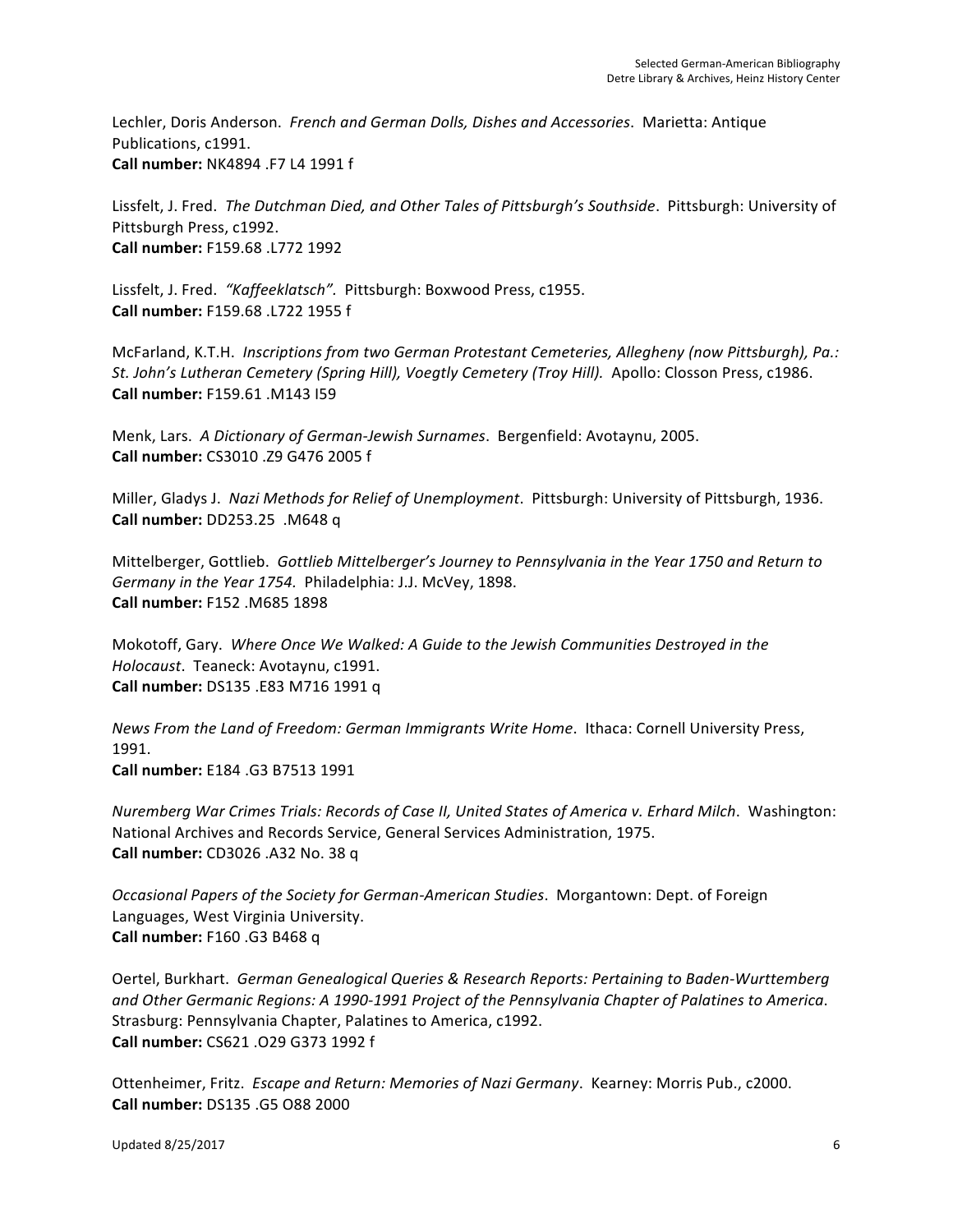Palatine Church Visitations, 1609: Deanery of Kusel. Baltimore: Genealogical Pub. Co., 1980. **Call number:** F148 .P153 1980

Pailthorp, Michelle. The German-Jewish Elite of Pittsburgh: Its Beginnings and Background. Buffalo: the Author, 1967. **Call number:** F160 .J5 J5 1967

The Pennsylvania-German; A Popular Magazine of Biography, History, Genealogy, Folklore, Literature, *Etc.* Lebanon: P.C. Croll: [etc., etc.], 1900-11. **Call number:** F146 .P415

Pennsylvania German Immigrants, 1709-1786: Lists Consolidated from Yearbooks of the Pennsylvania German Folklore Society. Baltimore: Genealogical Pub. Co., 1980. **Call number:** F160 .G3 P412 1989 

Pittsburgh's Germans Yesterday and Today. Pittsburgh: Pittsburgh German Tricentennial Committee, 1983. **Call number:** F160 .G3 P5 1983 q

Plaut, Elizabeth S. The Guggenheim/Wormser Family: A Genealogical 300-Year Memoir. Hoboken: KTAV Pub. House, 1996. **Call number:** DS135 .G5 G846 1996. 

*Proceedings Upon the Unveiling of the Statue of Baron von Steuben, Major General and Inspector* General in the Continental Army During the Revolutionary War, in Washington, D.C., December 67, 1910. Washington: Govt. Print. Off., 1913? **Call number:** E207 .S84 U58 q

*Prot. Home for Aged: Silver Anniversary Celebration.* Pittsburgh: the Home, 1916. **Call number:** HV1471 .A46 F35 G47 

Randall, Marga Silbermann. *How Beautiful We Once Were: A Remembrance of the Holocaust and* Beyond. Pittsburgh: Cathedral Publishing, c1998. **Call number:** DS135 .G5 R267 1998 

*Report.* Baltimore: Society for the History of the Germans in Maryland. **Call number:** F190 .G3 S6

Richards, Matthias Henry. Pennsylvania: the German Influence in its Settlement and Development: A *Narrative and Critical History.* Baltimore: Reprinted for Clearfield Co. by Genealogical Pub. Co., 1999. **Call number:** G160 .G3 R53 1999 

Richards, Henry Melchior Muhlenberg. *Pennsylvania-German in the Revolutionary War, 1775-1783*. Lancaster: New Era Printing Co., 1908. **Call number:** E269 .G3 R51 

Rippley, La Vern J. Of German Ways. New York: Gramercy Pub. Co.: Distributed by Crown, 1986, c1970.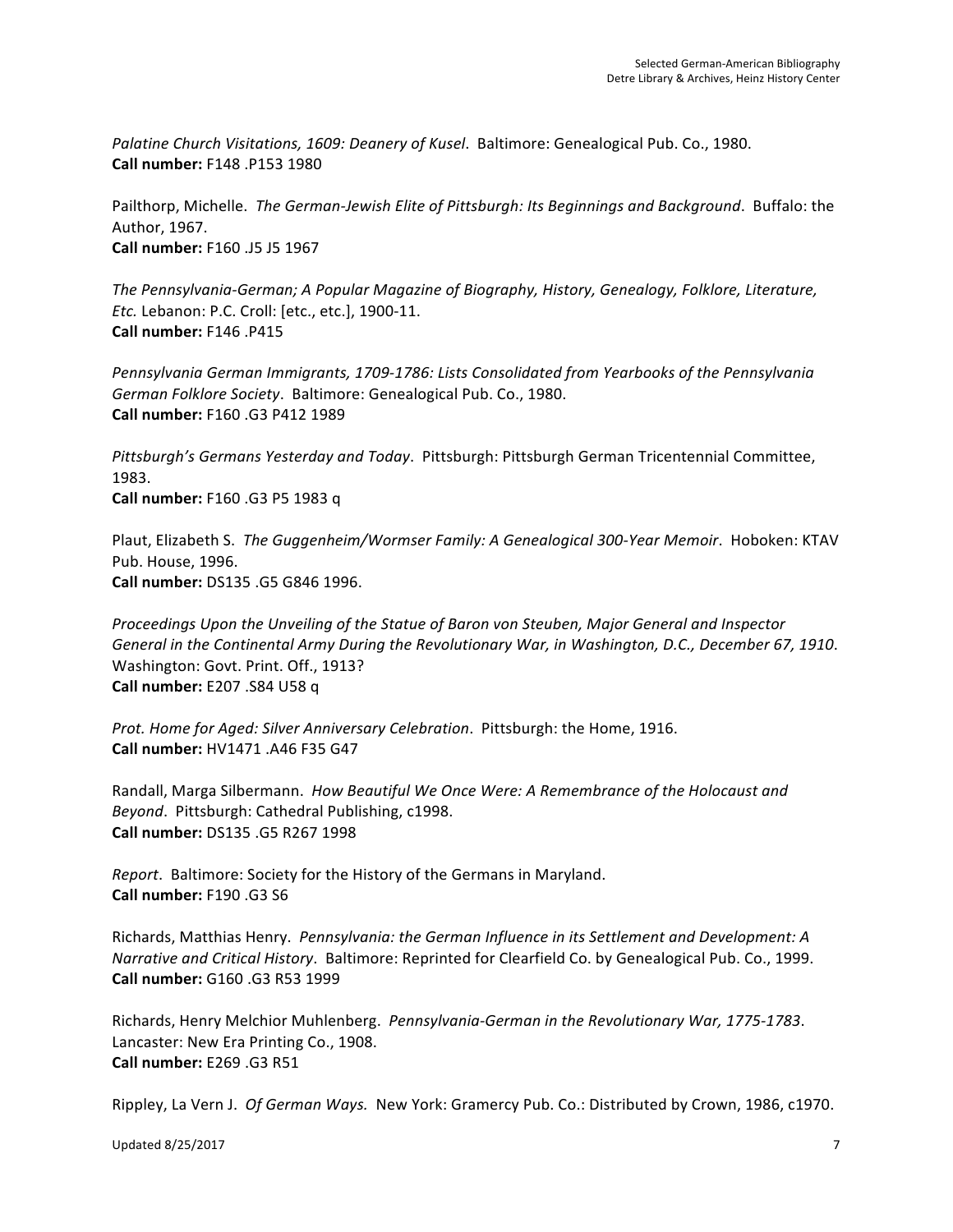**Call number:** E184 .G3 R5 1986 

Rittenhouse, Elmer Ellsworth. Know Your Enemy. New York City: Committee for Patriotic Education, c1918. 

**Call number:** D639 .P6 R613

Rubincam, Milton. Researching European Origins of Pennsylvania German Families. Philadelphia: Genealogical Society of Pennsylvania, 1968? **Call number:** F150 .G3 R896

Ruff, Paul Miller. Baptism Index of the German Church Records, Lutheran and Reformed, of *Westmoreland County, Pennsylvania: 1772-1820, volume D. Aliquippa: P.M. Ruff, 1989.* **Call number:** F160 .G3 R8 1982 

Ruff, Paul Miller. Die Erst Deutsche Vereinigte Evangellische Protestant Kirche zu Pittsburgh, Pennsylvania. Aliquippa: the Author, 1980. **Call number:** F160 .G3 R922 E73 q 

Ruff, Paul Miller. The German Church Records of Westmoreland County, Pennsylvania. Pittsburgh: P.M. Ruff, 1982-. **Call number:** F160 .G3 R922 q

Ruff, Paul Miller. The German Church Records of Westmoreland County, Pennsylvania. Pittsburgh: Ruff, c1980. **Call number:** F160 .G3 R922 Index q 

Ruff, Paul Miller. The German Church Records of Westmoreland County, Pennsylvania, 1813-1820, Vol. 4. Aliquippa: Paul Miller Ruff, c1989. **Call number:** F160 .G3 R922 v. 4 

Ruff, Paul Miller. Jacobs Lutheran Chuch, German Township, Fayette County, Parish Records. Greensburg: P.M. Ruff, 1996-. **Call number:** F157 .F29 G4 1996 q

Schultz, Edward Thomas. First Settlements of Germans in Maryland: A Paper Read by Edward T. Schultz *before the Frederick County Historical Society, January 17<sup>th</sup>, 1896, and before the Society for the History* of the Germans. Miami: R.T. Gross, c1976. **Call number:** F187 .F8 S38 1976

Scullion, Janet Cercone. *Bloomfield*. Charleston: Arcadia Pub., c2009. **Call number:** F159.68 .B5 S3 2009 

Shaughnessy, Michael R. German Pittsburgh. Charleston: Arcadia Pub., c2007. **Call number:** F160 .G3 S4 2007 

Shirer, William L. *The Rise and Fall of the Third Reich: A History of Nazi Germany.* New York: Simon and Schuster, 1960. **Call number:** DD256.5 .S48 

Updated 8/25/2017 8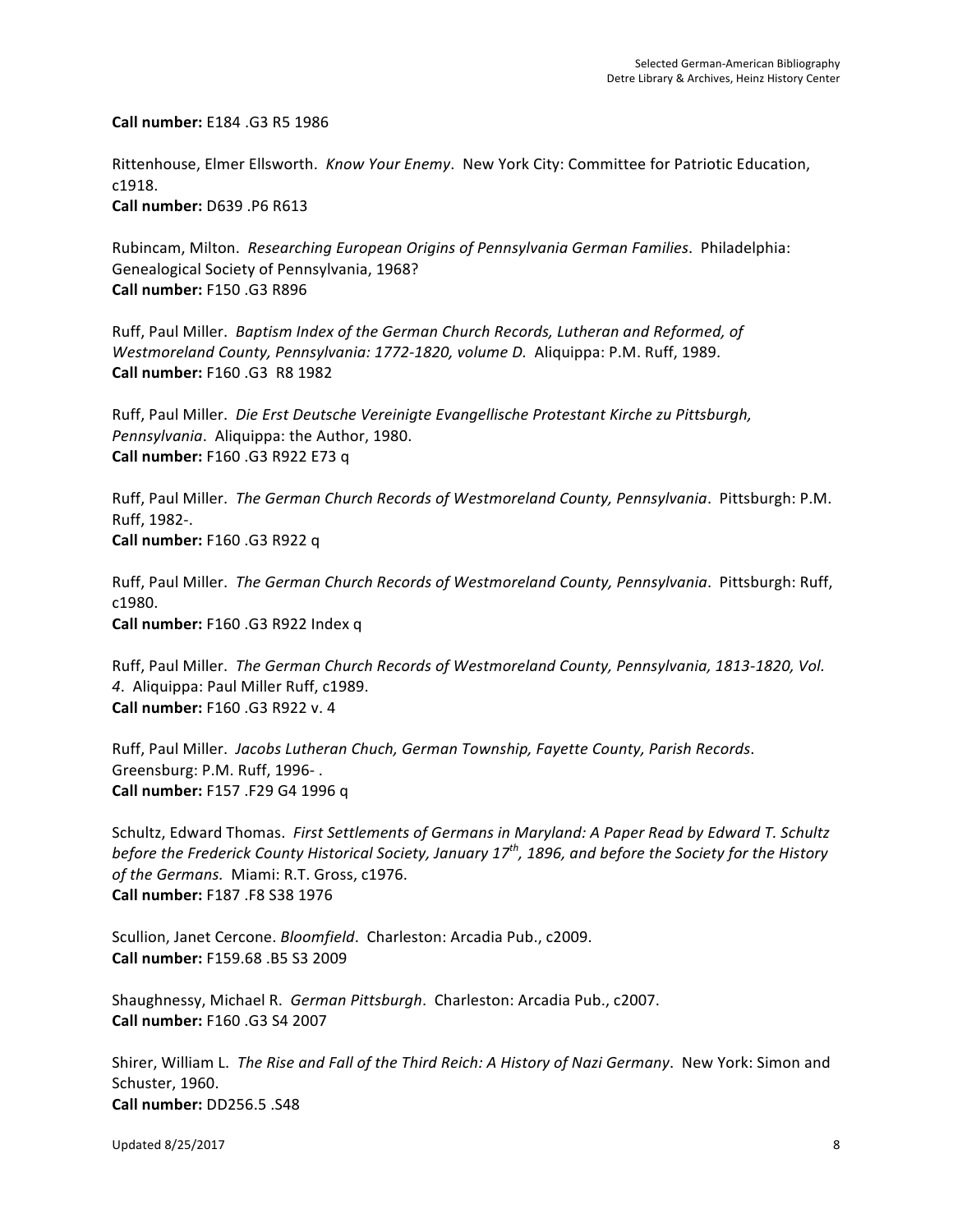Singmaster, Elsie. Heart Language: Elsie Singmaster and her Pennsylvania German Writings. University Park: Pennsylvania State University Press, c2009. **Call number:** PS3537 .I867 H43 2009 

Smith, Clifford Neal. Nineteenth-Century Germans to America: A Consolidation of Six Pamphlets Identifying Emigrants from Baden-Wuerttemberg, Hamburg, Bremen, Nordrhein-Westfalen, Rheinland-*Pfalz, and Schleswig-Holstein.* Baltimore: Clearfield, 2005. **Call number:** E184 .G3 N5 2005 q 

Smith, Edward Costello. *Traditionally Pennsylvania Dutch*. New York: Hastings House [1947]. **Call number:** F160 .G3 S64

Some of the First Settlers of the "Forks of the Delaware" and their Descendants: Being a Translation from the German of the Record Books of the First Reformed Church of Easton, Penna. Easton: H.M. Kieffer, 1902. 

**Call number:** F157 .N7 

Storrer, Norman J. A Genealogical and Demographic Handbook of German Handwriting, 17<sup>th</sup>-19<sup>th</sup> *Centuries*. Pleasant Grove: Storrer, c1977-. **Call number:** Z115 .G4 S86 q 

Strassburger, Ralph Beaver. Pennsylvania German Pioneers; A Publication of the Original Lists of Arrivals *in the Port of Philadelphia from 1727 to 1808.* Norristown: Pennsylvania German Society, 1934. **Call number:** F146 .S99 v.1 q

Strassburger, Ralph Beaver. The Strassburger Family and Allied Families of Pennsylvania, Being the Ancestry of Jacob Andrew Strassburger. Gwynedd Valley: Printed for private circulation, 1922. **Call number:** CS71 .S89 

Tagger, Mathilde A. Printed Books on Jewish Cemeteries in the Jewish National and University Library in Jerusalem: An Annotated Bibliography. Jerusalem: Israel Genealogical Society, 1997. **Call number:** DS115 .T3 P7 1997 f 

*Teutonia Mannerchor 150 Jubilaums Festschrift: August 27, 28 and 29, 2004*. **Call number:** ML28 .P6 T4 2004 q 

Thiebault, Dieudonne. *Original Anecdotes of Frederick the Great, King of Prussia, and of His Family, His* Court, His Ministers, His Academies, and His Literary Friends. Philadelphia: Printed at the office of the U.S. Gazette for Robert Gray, Alexandria, 1806. **Call number:** DD404 .T43 

Thode, Ernest. Address Book for Germanic Genealogy. Marietta: E. Thode, 1980, c1979. **Call number:** CS615 .T449 A222 q 

Thode, Ernest. Atlas for Germanic Genealogy. Ohio: Heritage House, c1982. **Call number:** CS615 .T449 q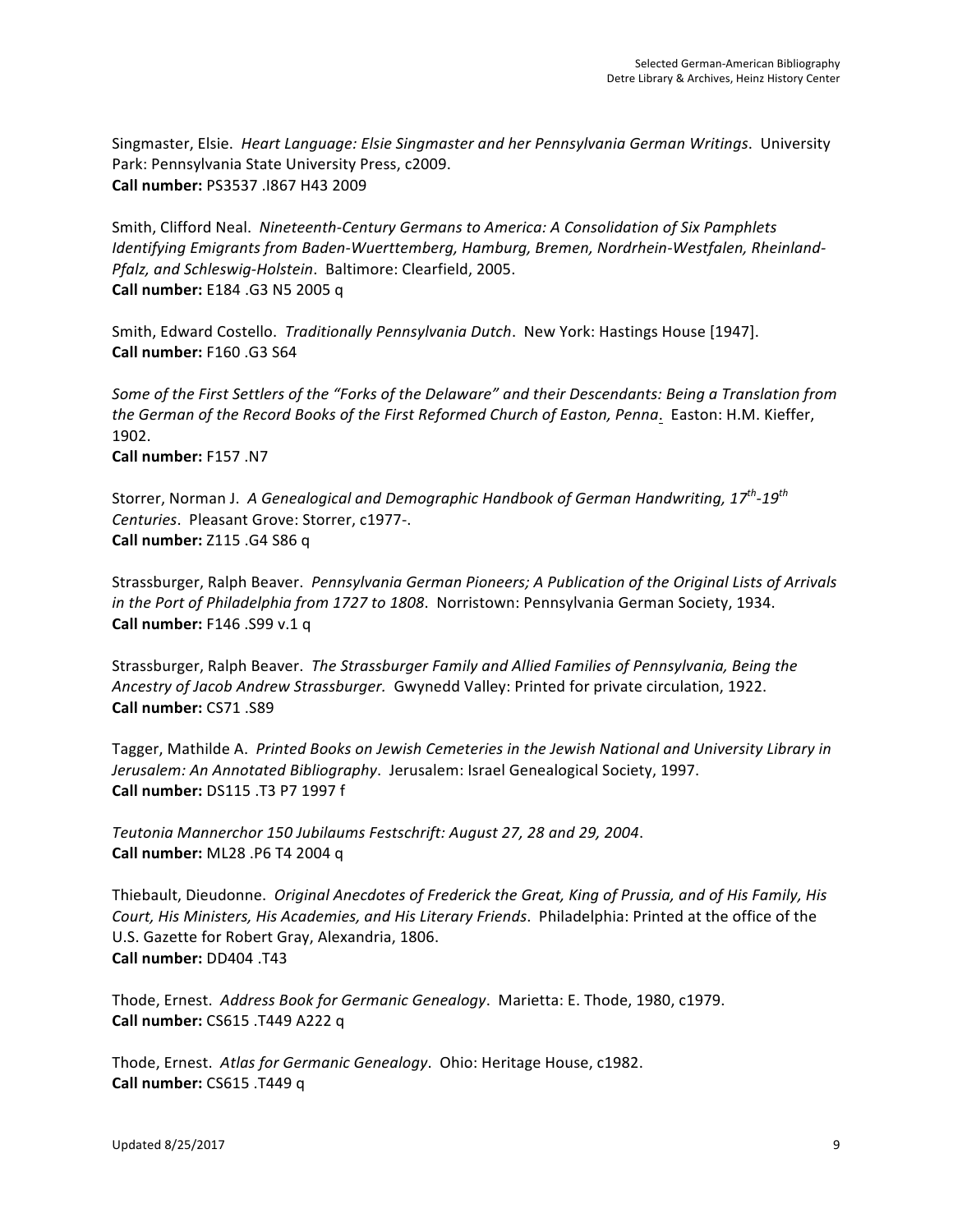Totten, Christine M. Roots in the Rhineland: America's German Heritage in Three Hundred Years of *Immigration, 1683-1983.* New York: German Information Center, c1983. **Call number:** E184 .G3 T719 

Vaccaro, Tony. *Entering Germany: 1944-1949*. Koln: Taschen, c2001. **Call number:** DD257.2 .V33 2001 q 

Vann, Elizabeth Chapman Denny. Virginia's First German Colony. Richmond, 1961. **Call number:** F235 .G3 V264 

Voss, Carl August. Fest-Schrift des Deutschen Prof. Altenheims: Silberne Jubilaeums-Feier, Sonntag, den 18, Juni 1916 Historical Review of German Prot. Home for Aged: Silver Anniversary Celebration. Pittsburgh: the Home, 1916. **Call number:** HV1471 .A46 F35 G47 

*Wahrteiten in Unverfalscheim Glanza and Licht Gestelle: sine Addresse an dis Deutschen im Pennsylvanian.*  **Call number:** F160 .W136 CASE d

Walters, Barbara Murdoch. Descendants of George Vogeley and Anna Elizabeth Mardorf, 1793-2000. Pittsburgh: B.M. Walters, 2001. **Call number:** CS71 .V9275 2001 f

Weimer, Robert E. *German Religions Come to America*. Albuquerque: Weimer Press, c1980. **Call number:** E184 .G3 W4 1980 q

Weiser, Frederick Sheely. Maryland German Church Records. **Call number:** F190 .G3 W427

Wellauer, Maralyn A. German Casualties of the Seven Weeks' War (1866) and the Franco-Prussian War *(1870-1871).* Milwaukee: Roots International, 1986. **Call number:** CS614 .W45 1986 q 

Wellauer, Maralyn A. German Immigration to America in the Nineteenth Century: A Genealogist's Guide. Milwaukee: Roots International, c1985. **Call number:** E184 .G3 W42 1985 

Wike, Lois. History of Mt. Zion Lutheran Cemetery, Forest County, Pennsylvania. Tionesta: Forest Press, Inc., c1991. **Call number:** F157 .F79 G7 1991 q 

Yoder, Don. *The Pennsylvania German Broadside: A History and Guide*. University Park: Published by Pennsylvania State University Press for the Library Company of Philadelphia and the Pennsylvania German Society, c2005. **Call number:** GR110 .P4 A372 vol. 39 f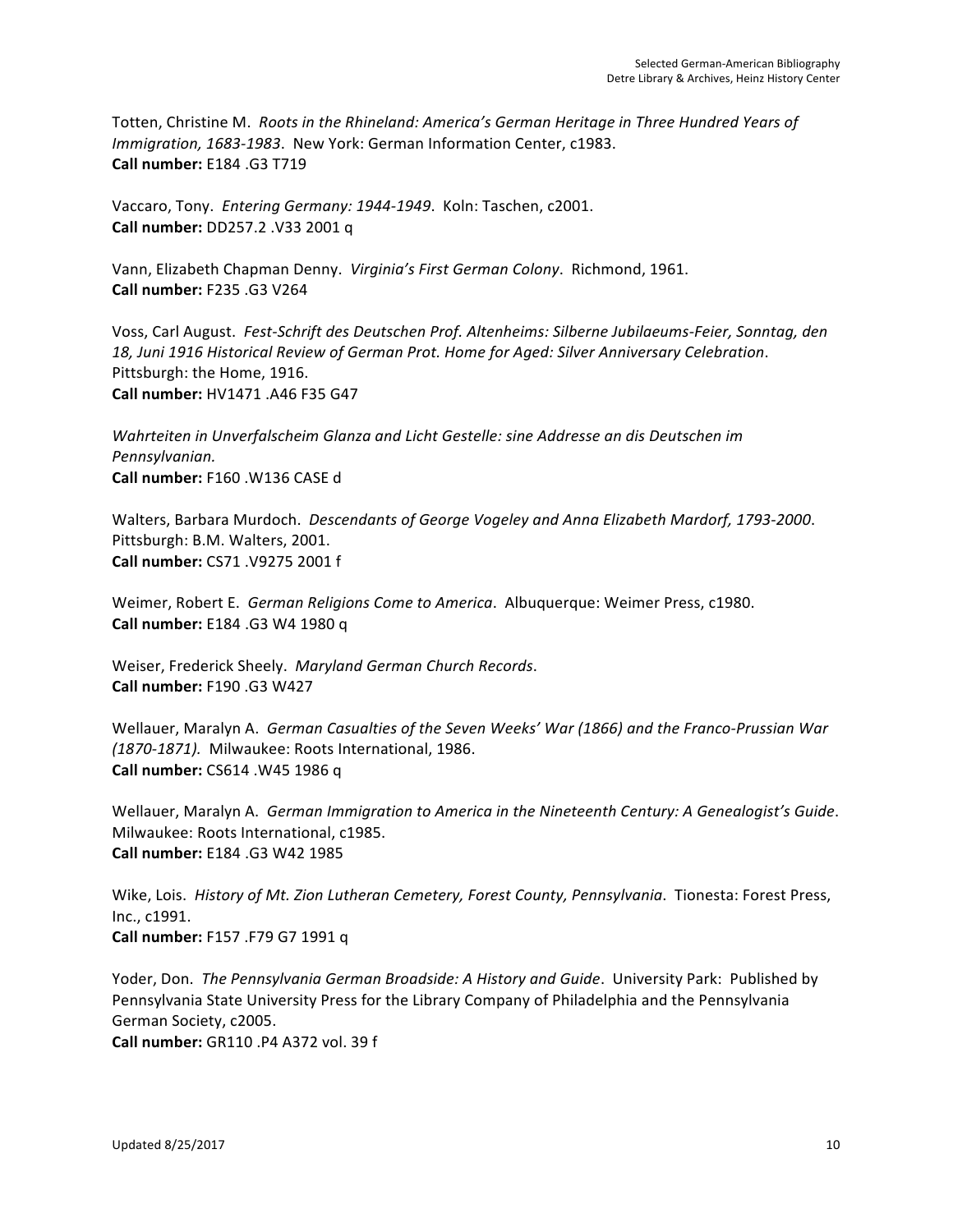Zundel, William Arter. Historical Publications of William Arter Zundel, 1878-1949: Articles Concerning the History of Westmoreland County, Pennsylvania, with Particular Attention to the Sewickley *Settlements.* [Pennsylvania?]: s.n., 1994. **Call number:** F157 .W56 Z8 1994 q 

# Articles appearing in Western Pennsylvania History Magazine/Pittsburgh History Magazine

Bonnhorst, Charles F. W. von. "A Patrotic German-American". Western Pennsylvania Historical Magazine, Volume 2, Number 2, April 1919.

Rosenberger, Homer T. "Migrations of the Pennsylvania Germans to Western Pennsylvania". The Western Pennsylvania Historical Magazine Volume 53, Number 4, October 1970.

Rosenberger, Homer T. "Migrations of the Pennsylvania Germans to Western Pennsylvania (Part II)". The Western Pennsylvania Historical Magazine, Volume 54, Number 1, January 1971.

Wood, Ralph Charles. "The Pennsylvania Germans". The Western Pennsylvania Historical Magazine, Volume 40, Number 2, Summer 1957

#### Archival Collections

**Bennett, Jack O., Captain. Call number:** Obituary Files.

#### Dallinger, Charles William. Charles William Dahlinger papers 1849-1935.

Papers include correspondence, legal materials, journals, writings, genealogical materials, and other sundry items documenting civic and business life in Pittsburgh and Allegheny, including construction of the Carnegie Library of Allegheny, as well as other topics in Pittsburgh and United States history.

**Call number:** MSS 0172

Finding aid: http://digital.library.pitt.edu/cgi-bin/f/findaid/findaid-idx?c=hswpead;cc=hswpead;rgn=m ain;view=text;didno=US-QQS-MSS172

#### Diffenderffer, Rachael Smith. Rachel Smith Diffenderffer papers c1928-1949.

Papers include correspondence, research notes and other materials primarily relating to genealogical research on Pennsylvania Germans and her application for membership to the Daughters of the American Revolution.

**Call number:** MSS 0128

Finding aid: http://digital.library.pitt.edu/cgi-bin/f/findaid/findaid-idx?c=hswpead;cc=hswpead;rgn=m ain;view=text;didno=US-QQS-MSS128

#### Carr-Parke Family photographs c.1870-c.1960.

Carr-Parke Family photographs include images of: the Steamboat Races circa 1949, taken by Martin Joseph Carr; Carr in his WWI uniform, Ida Mueller Parke in her Army Nurse uniform; and school and family photographs. Many of the photographs are of Jack Parke as a young boy,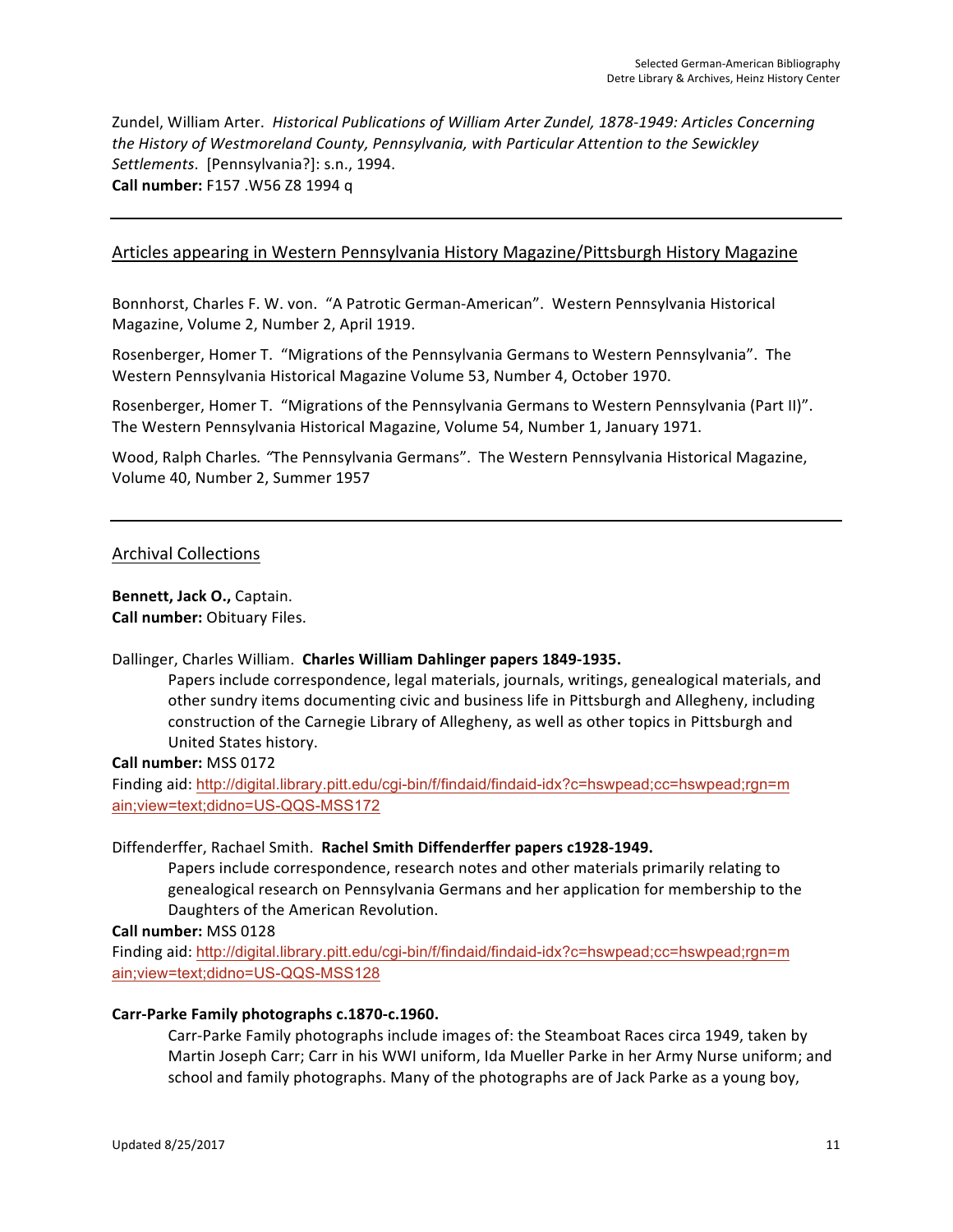including a school photograph of children walking to school, Christmas festivities, and trips to either Erie or Conneaut Lake.

**Call number:** 2014.0176

**Docket book for litigation in Allegheny County, 1890-91.** Pages 1-25 have been used as a scrapbook for the German community but pages 25-224 are intact. **Call number:** 2001.0049

# Gallinger, Antoinette Ohlman. Antoinette Ohlman Gallinger papers 1890-1940.

Papers include a diary, telegrams, genealogy, baby book, scrapbook, postcards and some miscellaneous materials relating to Netie Gallinger's brother, Dr. Isaac Ohlman. Antoinette "Nettie" Ohlman Gallinger was of German Jewish descent and lived most of her life in the milieu of upper middle class Jewish social life in Pittsburgh, Pa. Although little is known about her, she left a record of several important events in her life.

**Call number:** MSS 0309

Finding aid: http://digital.library.pitt.edu/cgi-bin/f/findaid/findaid-idx?c=hswpead;cc=hswpead;rgn=m ain;view=text;didno=US-QQS-MSS309

# Gallinger, Antoinette Ohlman. Antoinette Ohlman Gallinger photographs 1870-1974.

All of the photograhs in the collection are of family and friends including school pictures of her daughter, Ruth Gallinger Foster at Liberty and Linden Schools (1909 and 1911). Also included are group wedding and anniversary photographs as well as informal and posed vacation shots. Seperated to the oversized Photograph Collection is one photo of a wreath laying ceremony at the Tomb of the Unknown Soldier.

#### **Call number:** MSP 0309

Finding aid: http://digital.library.pitt.edu/cgi-bin/f/findaid/findaid-idx?c=hswpead;cc=hswpead;rgn=m ain;view=text;didno=US-QQS-MSP309

#### German indentured servant in Pennsylvania, 1700-1750.

Discussion of the life of German indentured servants and the great German migration to America from 1700-1750.

**Call number:** MFF 2409

#### Glick, David. David Glick Project records 1936-2006.

The David Glick Project records consist of materials related to the Rauh Jewish Archives effort to identify archival resources detailing the activities of David Glick in Germany from 1936 to 1938. Included in this collection are a compendium of articles and documents about his activities, created by Allen Hepner, his great-nephew; materials related to the administration of the project itself; the researchers reports; and personal and published materials related to his life. Also included are a copy of a letter written by David Glick to his brothers recounting his experiences, a subsequent article published in the Harvard Law Review, and copies of reports from the American Consulate in Germany during 1936 and 1937.

**Call number:** MSS 0891

Finding aid: http://digital.library.pitt.edu/cgi-bin/f/findaid/findaid-idx?c=hswpead;cc=hswpead;rgn=m ain;view=text;didno=US-QQS-mss891

# **Glick, David.**

**Call number:** Obituary Files.

Updated 8/25/2017 12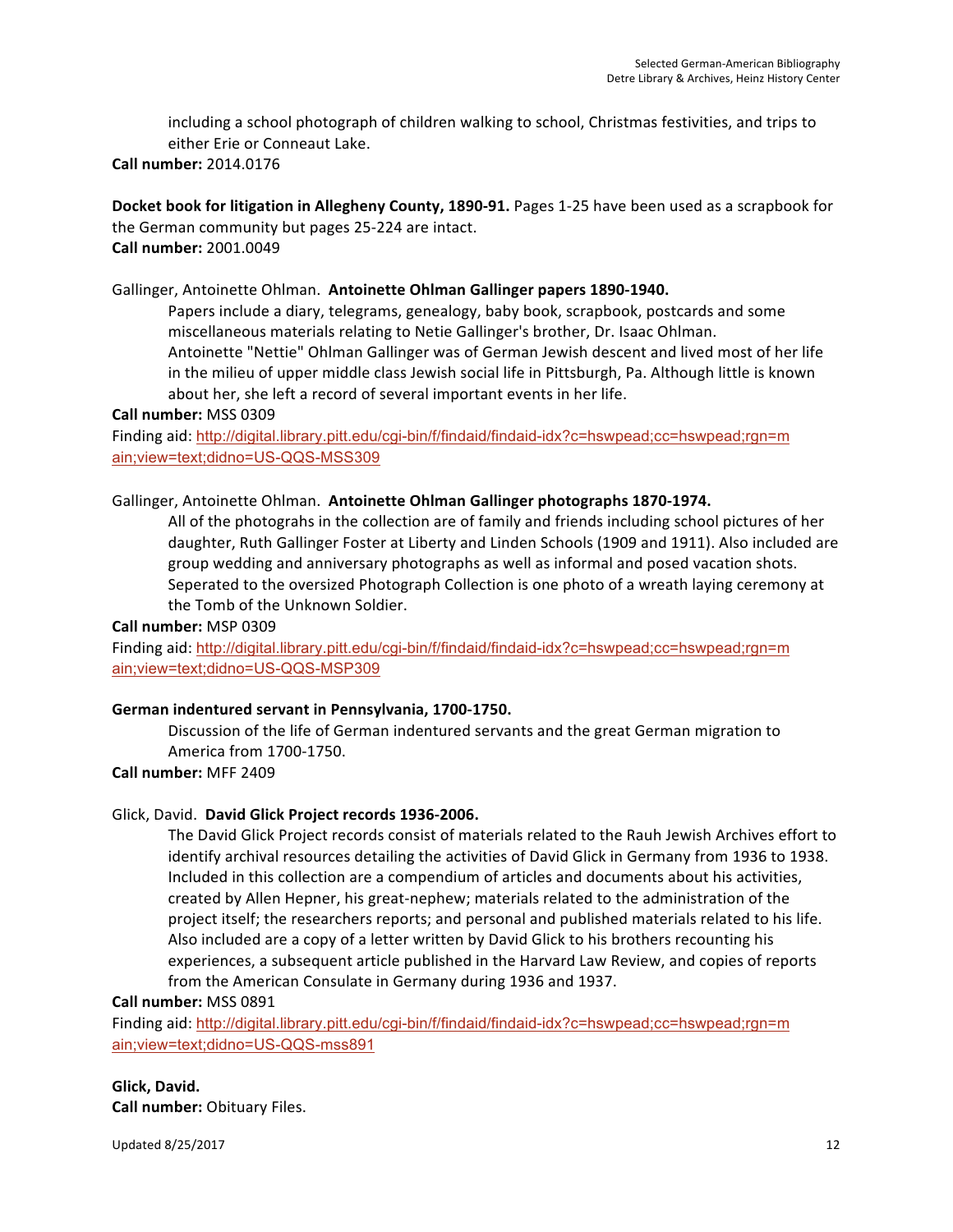Glick, Frank. Frank Glick papers, c1911-1921 includes scrapbook, clippings and photographs (2). **Call number:** 1999.0011

# **Glick, Gary.**

**Call number:** Obituary Files.

#### Hannan, Daniel W. Daniel W. Hannan, papers and photographs c1940-1999.

The Daniel W. Hannan papers and photographs are housed in two boxes. The first box contains his autobiography which outlines his life and includes photographs of his time during the war and news articles concerning his involvement with the United Steelworkers of America. Several news articles and publications document his participation in USWA union and his term as its president. Photographs within this box depict his military service, including photos of the Buchenwald concentration camp, USWA meetings in Pittsburgh, the 518 Military Police Battalion, and his return to Normandy in 1999 with his family. A declassified history of the 518 Military Police Battalion (1946) documents the movement of his unit during World War II. The first box of the collection also contains honors Hannan received which consist of a signed photograph from former president Bill Clinton, and letters and certificates from the French government, the National WWII Memorial, the Group Against Smog and Pollution, and the Veterans of Foreign Wars.

The second box of the collection contains his personal papers, including postcards, letters, photographs, memorabilia booklets, a publication on Utah Beach, and his enlistment identification card from his time in the army.

#### **Call number:** MSS 0701

Finding aid: http://digital.library.pitt.edu/cgi-bin/f/findaid/findaid-idx?c=hswpead;cc=hswpead;rgn=m ain;view=text;didno=US-QQS-mss701

#### Heimann Family photographs c.1891-1925.

The Heimann Family papers and photographs consist of two folders and oversize materials. The folders include a 1926 Schenley High School yearbook and Echo, a publication by the St. Fidelis Literary Society in Herman, Pennsylvania, dated June 1934. Photographs consist of school groups, St. Augustine School, McCandless School, family gatherings, Independent Order of Odd Fellows (I.O.O.F) band, trips and events, Rebekah's Lodge, and World War I soldiers. Oversize images consist of two images of the Pullman Car Cleaners, interior and exterior of a mill and its employees, a German singing group, school classes, testimonial dinner for the Park Works employees of Crucible Steel Company of America, January 28, 1939, and Visitation of Pittsburgh District I.O.O.F. Niagara Falls Lodge No. 81 October 26, 1929.

**Call number:** 2014.0112

# Heinz (John Lorenz, 1751) family genealogical facts.

**Call number:** MFF 4229

Hunter, Anna. Letter from Anna Hunter of Pasadena, Ca. to Mabel Drill of Oakmont, Pa., 1933. **Call number:** MFF 0981

#### Kaufmann and Wolf families papers 1927-1965.

The materials contain a history of the Kaufmann family which begins with a history of German Jews, entitled "Anshej Rhenus : a chronicle of Jewish life by the Rhine" and a short history of the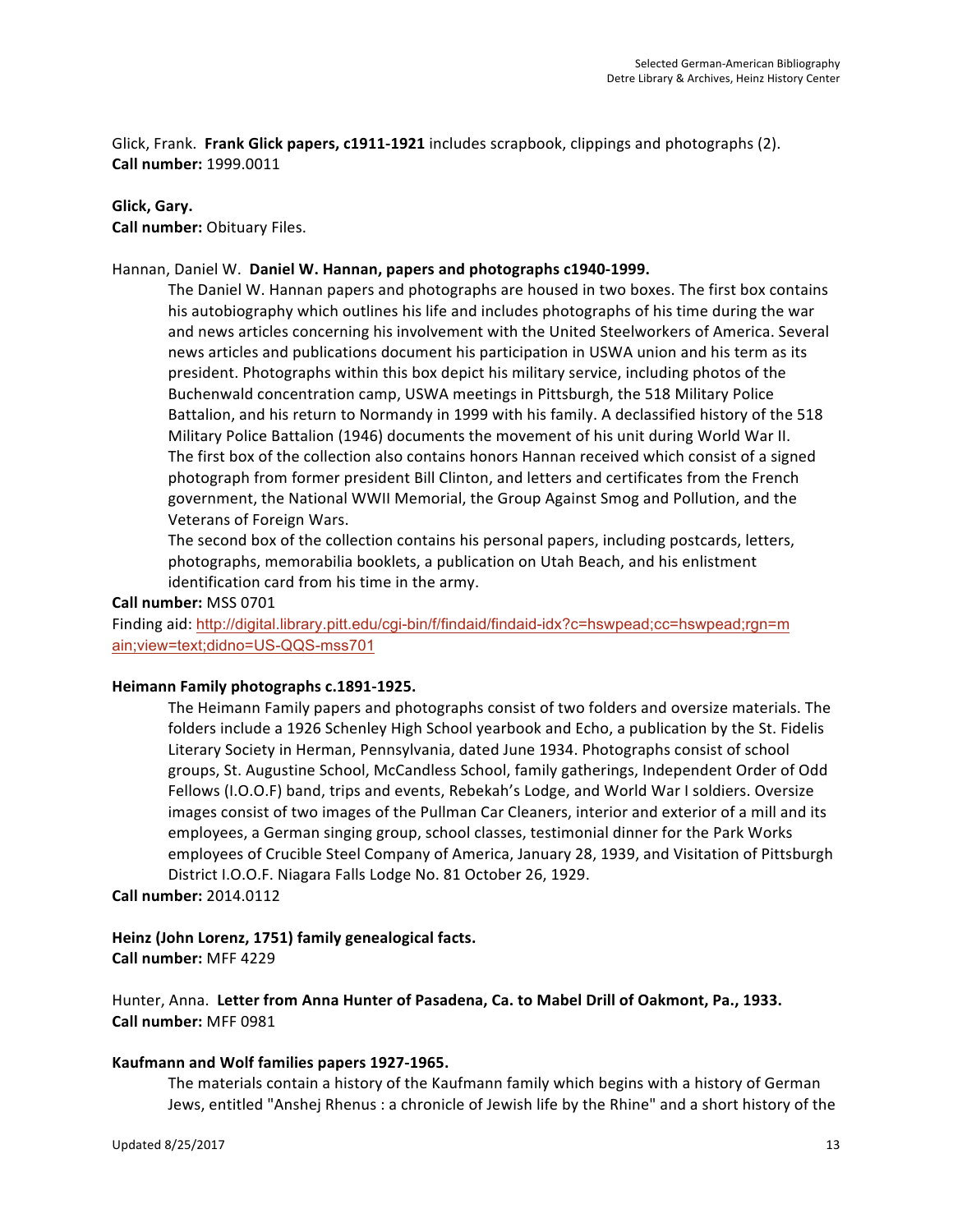Wolf family. Wolf family and Kaufmann family genealogy charts are included. The collection also includes reprints of articles on retailing written by Irwin D. Wolf, an executive of the Kaufmann Department Stores. Several other documents related to the Kaufmann family are also part of the collection.

**Call number:** MFF 0295

### **Kaufmann and Wolf families photographs 1890-1965.**

This collection includes a photograph of the four founding Kaufmann brothers and their wives, as well as other members of the family.

**Call number:** MFQ 0295

# **Kaufmann family genealogical materials and paper on Jewish life on The Rhine. Call number:** 1996.0250

# Kimmich Family papers and photographs c. 1890-c.1940.

The collection consists of photographs of the Kimmich Family, primarily Henrietta Kimmich. They include group and individual photographs, many are identified. Papers include articles, commencement program from Peabody High School, baptismal certificate for Merle Robinson, cards, wedding book, and other mementos of the wedding and honeymoon of Henrietta Kimmich and Merle Robinson in 1926. Also in the collection are a few materials related to the Knights of Malta, a fraternal order that Louis Kimmich belonged. Oversize consists of photographs of the National League of Barber's Picnic at McKinley Park, 1914, and eleventh annual banquet of the National League of Barbers held at the Monongahela House, 1913, two unidentified oversize portraits of family members, framed certificate, and a Peabody High School diploma.

**Call number:** 2014.0018

#### **Kight, Lenore.**

**Call number:** Biography Files.

#### Kramer Family papers and photographs c. 1915-1940

The Kramer Family papers and photographs are housed in one box. The collection contains German-issued and US-issued passports for George and Elisabetha Ittmer Kramer, immigration documents, citizenship certificates, and about fifty black and white photographs. Images include Kramer in his WWI uniform and events with family and friends in the South Hills and Germany. **Call number:** 2014.0082

#### **Monongahela Turners records 1894-1945.**

Monongahela Turners records include local club meeting minutes, financial records and membership information for this national German social and fraternal organization. The records reflect the Turners' determination to maintain their German heritage and to live life with "a sound mind in a sound body." Most of the meeting minutes and constitution are written in the German language, a rule enforced until 1920.

**Call number:** MSS 0232

Finding aid: http://digital.library.pitt.edu/cgi-bin/f/findaid/findaid-idx?c=hswpead;cc=hswpead;rgn=m ain;view=text;didno=US-QQS-MSS232

#### Nachman, Ernest. Ernest Nachman papers 1936-1993.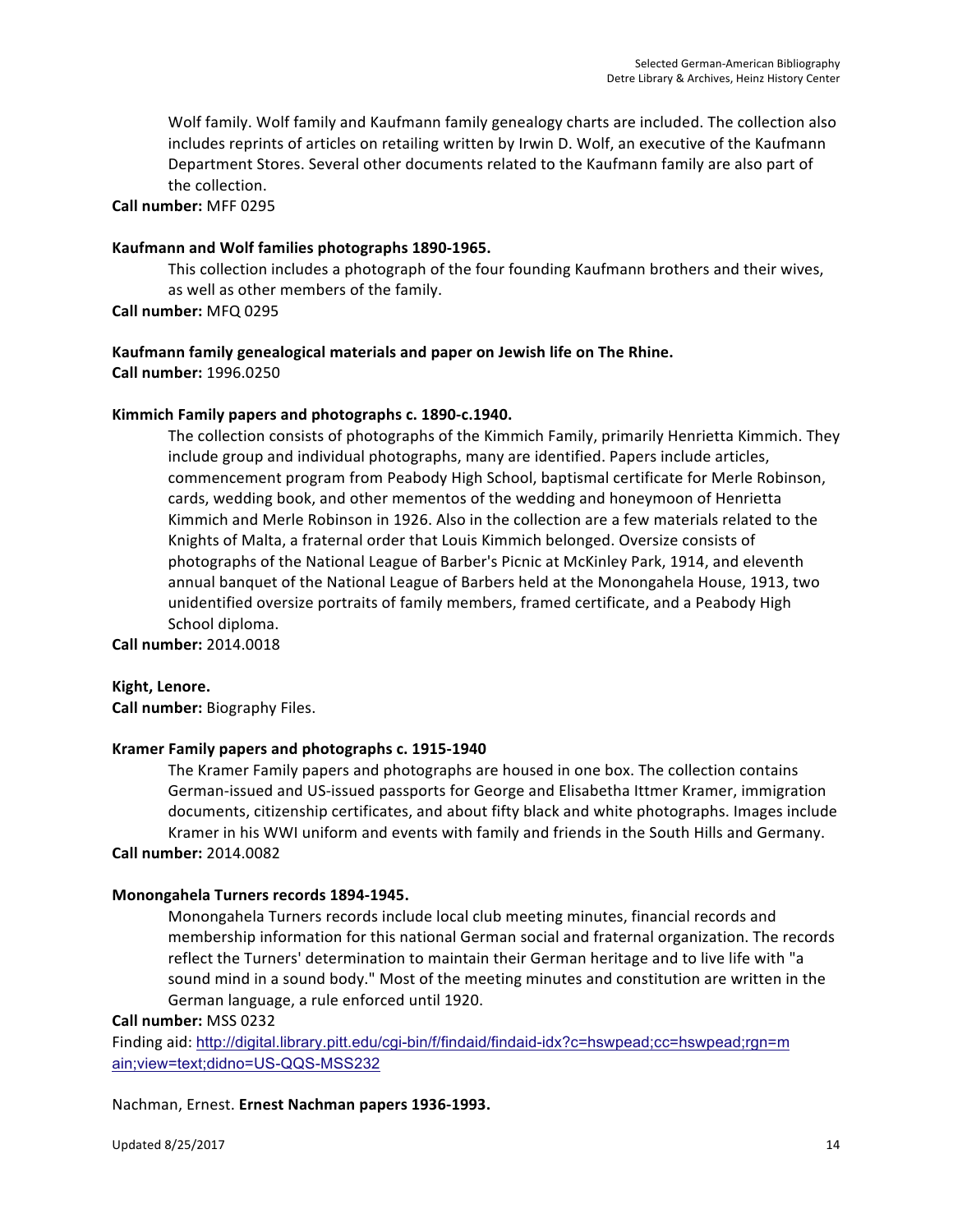Ernest Nachman, an immigrant from Nuremberg, Germany, dedicated his life to philanthropic community service. He volunteered his time and served as an elected officer for many organizations in Pittsburgh and nationally, including Congregation Beth Shalom, B'nai B'rith Hillel Foundation, United Way, the Jewish Community Center, and the American Cancer Society, just to name a few. The collection primarily contains records and photographs from his involvement in the Friendship Club, an organization of post-1935 German Jewish immigrants. It also contains biographical records and an oral history with the accompanying transcription.

### **Call number:** MSS 0587

Finding aid: http://digital.library.pitt.edu/cgi-bin/f/findaid/findaid-idx?c=hswpead;cc=hswpead;rgn=m ain;view=text;didno=US-QQS-mss587

# **Ohlman-Gallinger family papers 1899-1995 (bulk 1899-1900).**

Papers primarily include the diary of Nettie Ohlman of Meadville (Pa.) kept while visiting in Allegheny (Pa.) in 1899-1900. The entries are brief and often list names of family and friends visited with some description of daily life and social events. Also a book of telegrams sent to Nettie Ohlman and Horace Gallinger for their wedding in 1901 and a genealogy of the Gallinger family compiled by Herb Mautner in 1995.

# **Call number:** MFF 0189

Oral history and transcript of John Woodruff, gold medal winner in the 1936 Olympics. **Call number:** 2005.0097

Passenger list for the Normannia from Hamburg to America on Aug. 8, 1893 (photocopy). **Call number:** MFF 4577

# Pittsburgh German Tricentennial Committee records, 1983-93.

**Call number:** 2002.0030

#### Pittsburgh Jewish War Veterans Committee on Olympic Games records 1935.

Records include a letter and petition form. The letter says that the Jewish War Veterans of the United States has begun a drive to collect signatures in a petition against the participation of the United States in the 1936 Olympic games, if they are to be held in Berlin.

#### **Call number:** MFF 0282

# Reiber-Sachs Family papers and photographs 1863-1999.

The Reiber family originated in Germany, immigrating to the U.S and settling in the Pittsburgh area at the end of the nineteenth century. The daughter of Gustav and Louisa Reiber, Margaret, then married William Sachs. This collection documents several members of the Reiber and Sachs families containing personal and professional papers and number of photographs spanning over fifty years. The papers are primarily composed of certificates and official documents showing membership to churches and schools for multiple family members.

**Call number:** MSS 0577

Finding aid: http://digital.library.pitt.edu/cgi-bin/f/findaid/findaid-idx?c=hswpead;cc=hswpead;rgn=m ain;view=text;didno=US-QQS-MSS577

#### Reiber-Sachs Family oversized papers 1891-1957.

The Reiber family originated in Germany, immigrating to the U.S and settling in the Pittsburgh area at the end of the nineteenth century. The daughter of Gustav and Louisa Reiber, Margaret,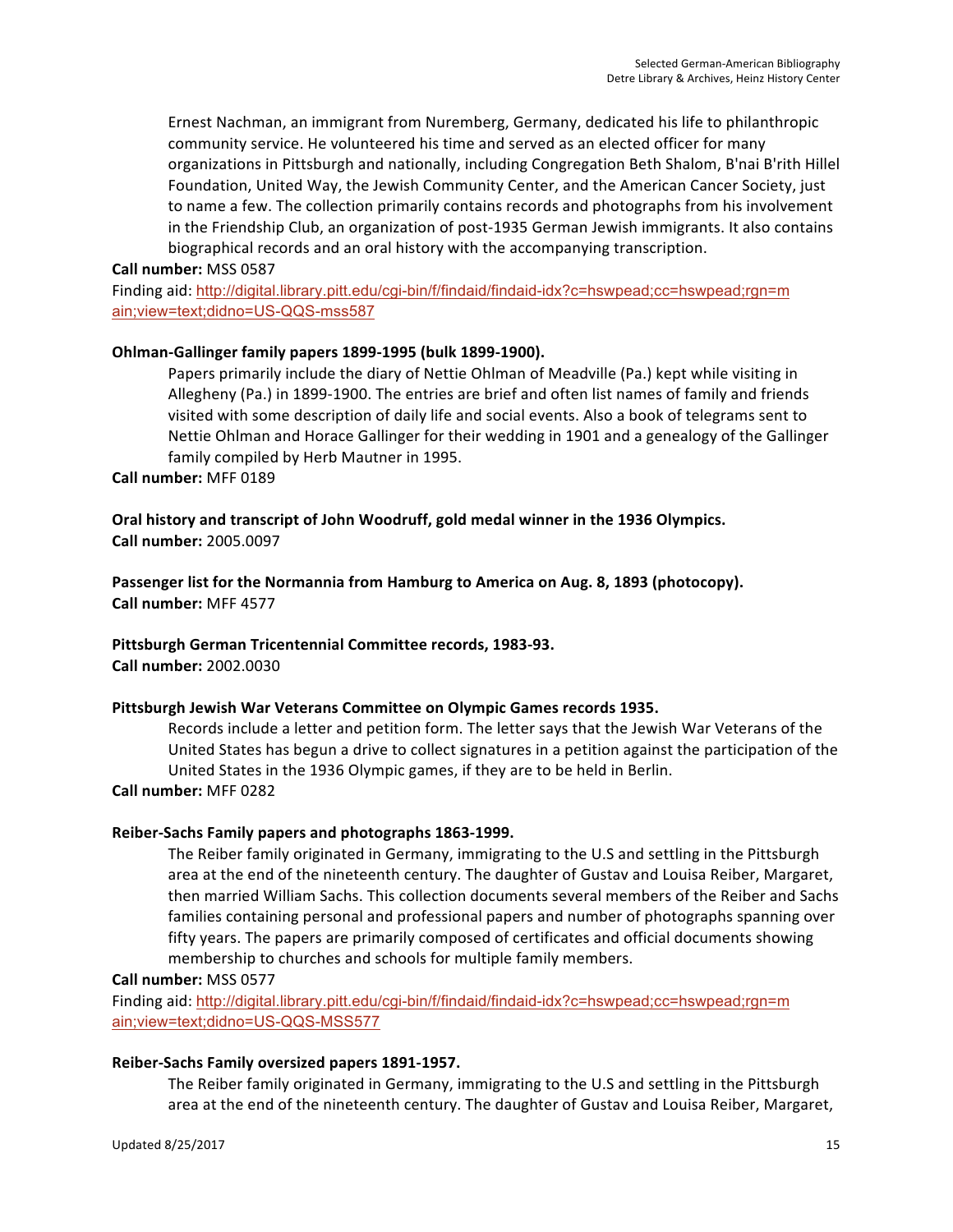then married William Sachs. This collection documents several members of the Reiber and Sachs families containing personal and professional papers and number of photographs spanning over fifty years. The papers are primarily composed of certificates and official documents showing membership to churches and schools for multiple family members.

**Call number:** MSO 0577

Finding aid: http://digital.library.pitt.edu/cgi-bin/f/findaid/findaid-idx?c=hswpead;cc=hswpead;rgn=m ain;view=text;didno=US-QQS-MSO577

#### Rochester Turners records 1905-1990.

Records include meeting minutes, financial records, membership information, newsletters and published programs which document the club's activities and reveal the changing focus of the club from a social organization to an organization dedicated to promoting good citizenship and physical fitness. Some regional and national records are included because the local secretary was active in their administration. The minutes from the district organization are written in German through 1940.

#### **Call number:** MSS 0233

Finding aid: http://digital.library.pitt.edu/cgi-bin/f/findaid/findaid-idx?c=hswpead;cc=hswpead;rgn=m ain;view=text;didno=US-QQS-MSS233

#### Schultz family. Schulze family papers 1847-1913.

Papers include correspondence, certificates, receipts and a photograph related to the Schulze family. Much of the material is in German.

# **Call number:** MFF 2157

# Scull, John Irwin. John Irwin Scull family papers 1736-1956.

Papers include correspondence, genealogical notes for the Scull, Irwin and associated families, tax records, legal records and other sundry items primarily documenting John Irwin Scull's research on his family history and Edward Scull's public career as tax collector, assessor, congressman and prothonotary for Somerset County and southern Pennsylvania, and materials related to the Civil War.

#### **Call number:** MSS 0090

Finding aid: http://digital.library.pitt.edu/cgi-bin/f/findaid/findaid-idx?c=hswpead;cc=hswpead;rgn=m ain;view=text;didno=US-QQS-MSS90

#### Schulze, Vera Peterson Marshall. Vera Peterson Marshall Schulze photograph albums 1920-1958.

The Vera Peterson Marshall Schulze photograph albums contain two photo albums of snapshots from various trips Schulze took throughout the United States during the 1920s and 1930s and at her home in Point Breeze. Principally featured within the albums are her longtime friend Ruth E. Thornberg, Vera's mother, brothers, sisters and their respective families. There are three paper materials including the 1921 commencement program from Peabody High School, a newspaper photograph of the graduating class, and a newspaper article from 1958 discussing the demolition of Shakespeare School.

**Call number:** PSS 0056

Finding aid: http://digital.library.pitt.edu/cgi-bin/f/findaid/findaid-idx?c=hswpead;cc=hswpead;rgn=m ain;view=text;didno=US-QQS-pss56

#### **Strassburger family papers 1905-1982.**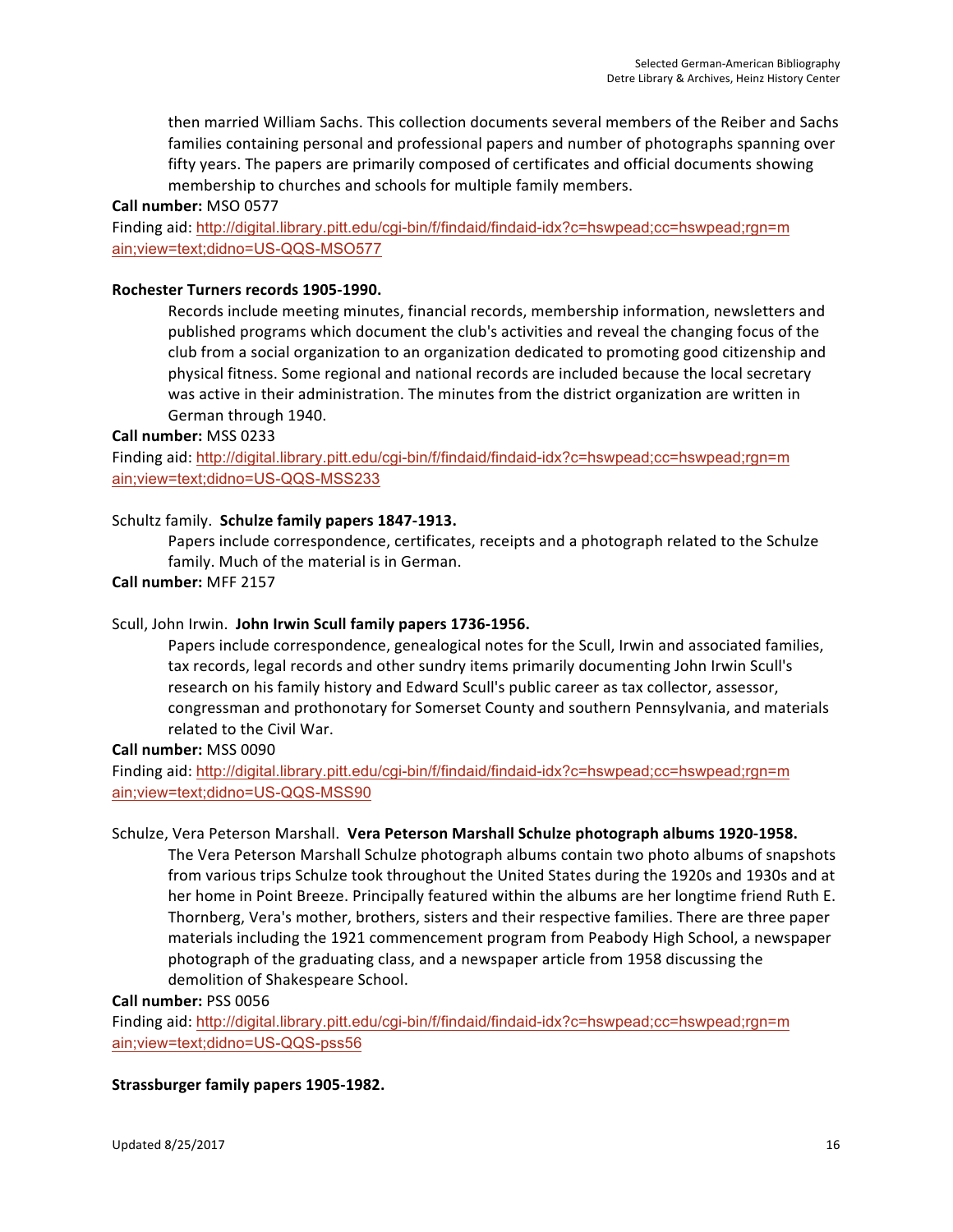The collection consists of one archival box with the folders arranged alphabetically. The collection contains nine folders of written documentation pertaining to the Strassburger family. Previously given the catalog designation of PFT 2, these papers consist primarily of awards and degrees presented to Eugene B. Strassburger and his son, Eugene B. Strassburger, Jr., including those from Harvard Law School, American Judicature Society, American Law Institute, and the American Bar Association. Also included is a published copy of a speech by Leon Block for the annual meeting of the local Independent Order of Bnai Brith and a Wellesley Alumnae Magazine. Constance Block Strassburger and Jane Schanfarber Strassburger both received their college diplomas from Wellesley. The collection includes a memorial book for Samuel Strassburger presented by the Concordia Club. Genealogical material regarding the Morganstern family is also found among these papers.

# **Call number:** MSS 0548

Finding aid: http://digital.library.pitt.edu/cgi-bin/f/findaid/findaid-idx?c=hswpead;cc=hswpead;rgn=m ain;view=text;didno=US-QQS-MSS548

#### **Strassburger family oversize materials 1891-1968**

With a previous catalog designation of PFO 2, the Strassburger Family oversize materials include degrees, diplomas, and other certificates awarded to various members of the Strassburger family. Most of the collection consists of certificates for practicing law from Eugene B. Strassburger and Eugene B. Strassburger, Jr. The collection includes diplomas awarded to Eugene B. Strassburger from the Allegheny School District, a diploma awarded to Eugene B. Strassburger, Jr. from Harvard Law School, and a diploma awarded to Constance Block from Wellesley College. Also included in the oversize materials of note is Harvey Strassburger certificate of confirmation from Rodef Shalom Congregation in Pittsburgh, Pennsylvania, dated 1891.

#### **Call number:** MSO 0548

Finding aid: http://digital.library.pitt.edu/cgi-bin/f/findaid/findaid-idx?c=hswpead;cc=hswpead;rgn=m ain;view=text;didno=US-QQS-MSO548

# **Strassburger family photographs 1865-1981 [photographs]**

The Strassburger Family Photographs are housed in one archival box and are arranged alphabetically. The photographic collection consists of family portraits and group photographs of the Strassburger family, their descendants, friends, business associates, events, and the artwork of William J. Strassburger. The early family photographs include several portraits of Samuel and Julia Morganstern Strassburger and their son Eugene B. Strassburger. Other photographs include portraits of Eugene, William, Harvey, and Eugene Strassburger, Jr., Jane Schanfarber Strassburger, Leon Block and his wife, and other family members. A signed photograph of Judge Josiah Cohen, dated 1923, is also included in the collection. Photographs taken during the unveiling of The Three Rivers mural by artist Edward Trumbull for the Grant Building located in downtown Pittsburgh are in the collection. One group portrait from this event includes Eugene B. Strassburger, Edward Trumbull, architect Henry Hornbostel, and Director of the Carnegie Institute, Homer Saint-Goudens. Another group photograph of note shows Eugene B. Strassburger, Paul Freund, and William Benswanger, once president and chief executive of the Pittsburgh Pirates Major League baseball team. Black and white photographs of William Strassburger artwork document his work from about 1944 through 1949. The collection also includes photographs of Harvard Law School graduating classes and reunions.

#### **Call number:** MSP 0548